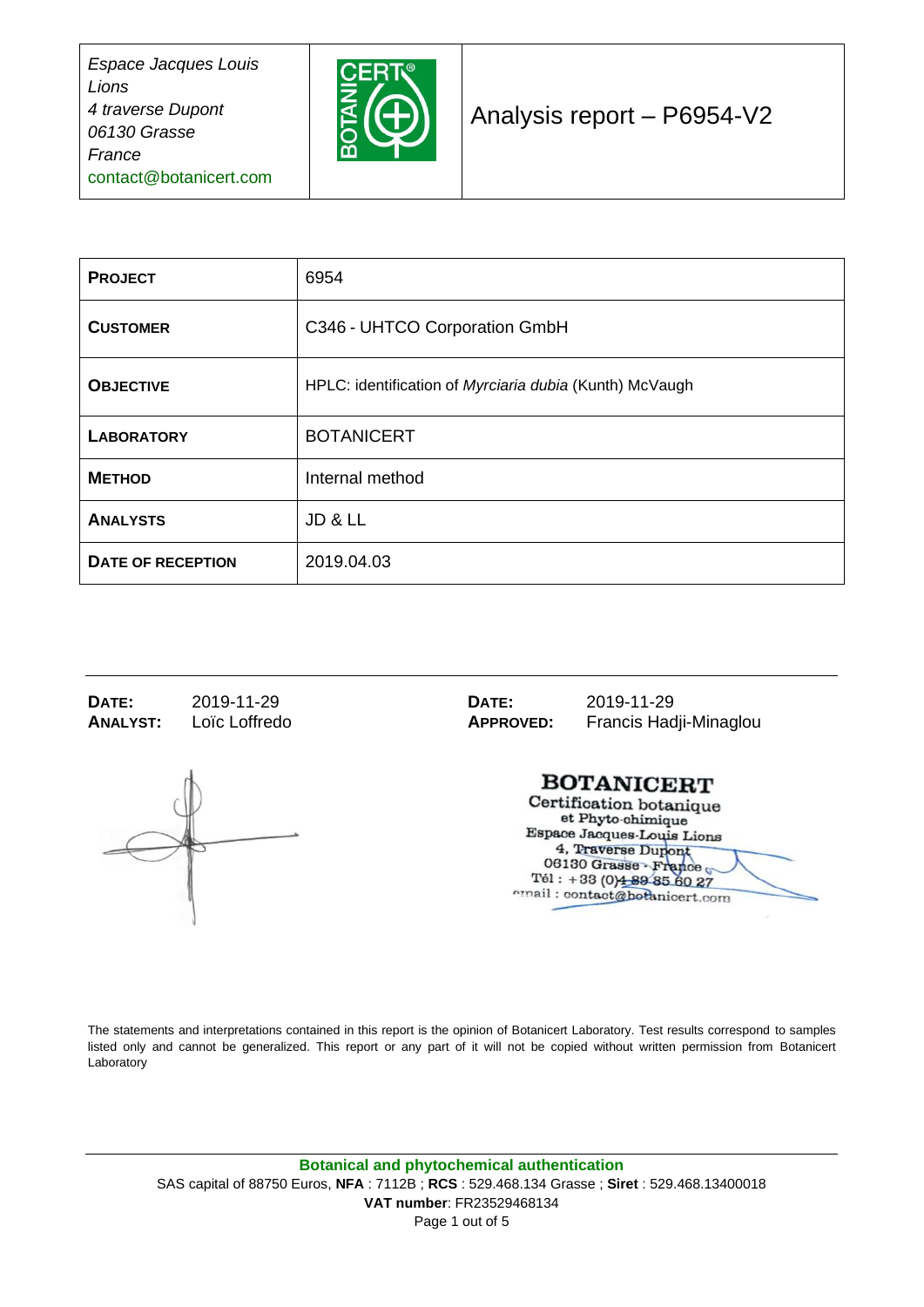

Analysis report - P6954-V2

# **SUMMARY**

| 1.1. |      |  |  |  |
|------|------|--|--|--|
|      | 1.2. |  |  |  |
|      | 1.3. |  |  |  |
|      | 1.4. |  |  |  |
|      |      |  |  |  |
|      |      |  |  |  |
|      |      |  |  |  |
|      |      |  |  |  |
|      |      |  |  |  |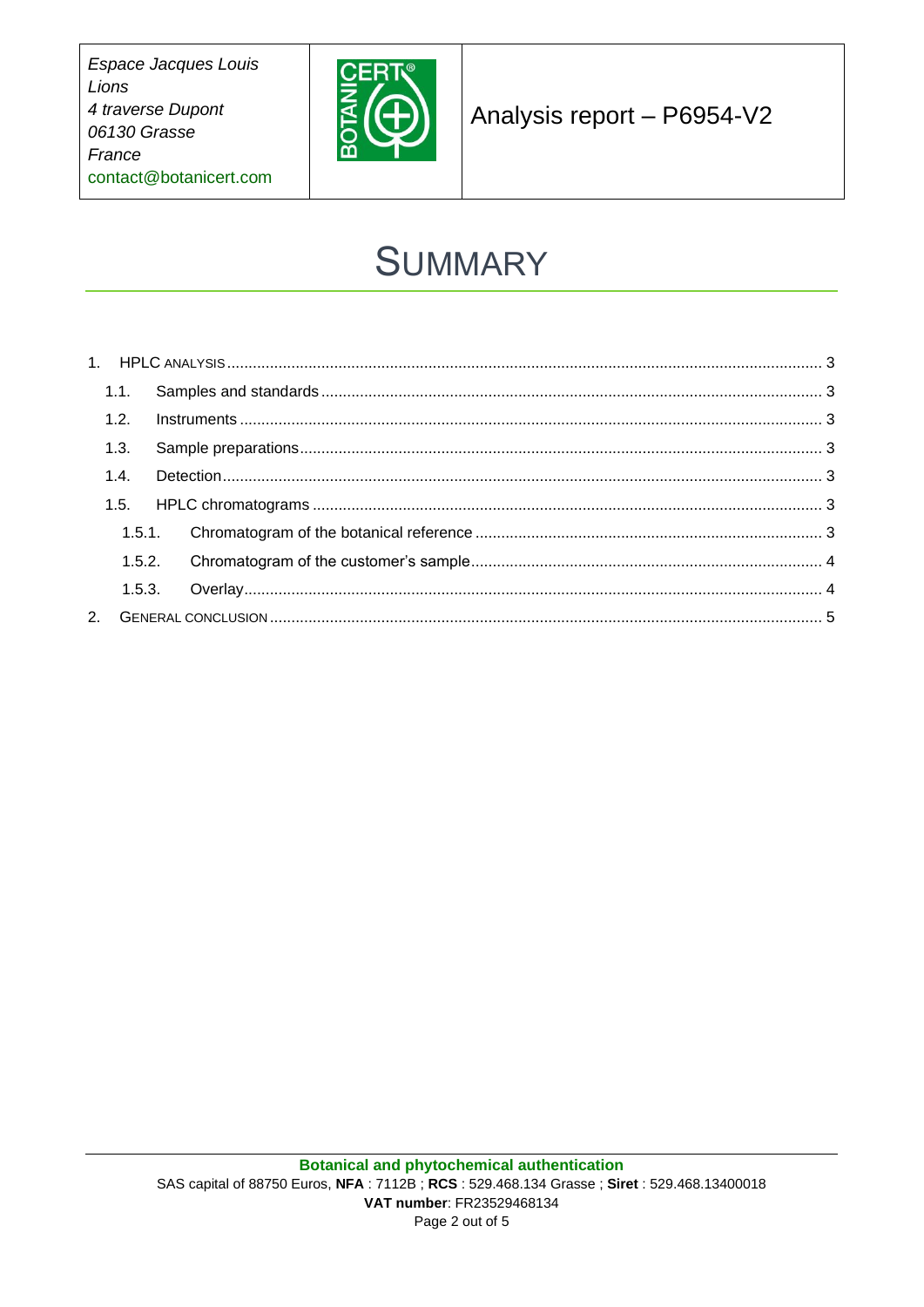

### Analysis report – P6954-V2

#### <span id="page-2-1"></span><span id="page-2-0"></span>**1. HPLC ANALYSIS**

#### **1.1. Samples and standards**

| $\mathsf{N}^\circ$              | <b>DESCRIPTION</b>              | <b>BATCH</b>        |
|---------------------------------|---------------------------------|---------------------|
| $\textcolor{red}{\big }$ CS9243 | Camu Camu C++ Powder, organic   | 3188                |
| <b>BS1128</b>                   | Myrciaria dubia (Kunth) McVaugh | Botanical reference |

#### <span id="page-2-2"></span>**1.2. Instruments**

| NAME, ARTICLE                         | <b>MANUFACTURER</b> |
|---------------------------------------|---------------------|
| UHPLC Acquity H-Class, PDA, ELSD, SQD | I WATERS            |
| l Ultrasonic bath                     | <b>VWR</b>          |
| Analytical balance                    | l OHAUS-Pioneer     |

#### <span id="page-2-3"></span>**1.3. Sample preparations**

| <b>SAMPLE NUMBER</b> | <b>DESCRIPTION</b>                                      |
|----------------------|---------------------------------------------------------|
| S30310               | 1,0306 g de CS9243 + 10,0323 g de H2O + 0,05% AF        |
| S30311               | $\vert$ 0,9572 g de BS1128 + 9,5132 g de H2O + 0,05% AF |

#### <span id="page-2-4"></span>**1.4. Detection**

- Detector : PDA
- Range : Max plot

#### <span id="page-2-5"></span>**1.5. HPLC chromatograms**

#### **1.5.1. Chromatogram of the botanical reference**

<span id="page-2-6"></span>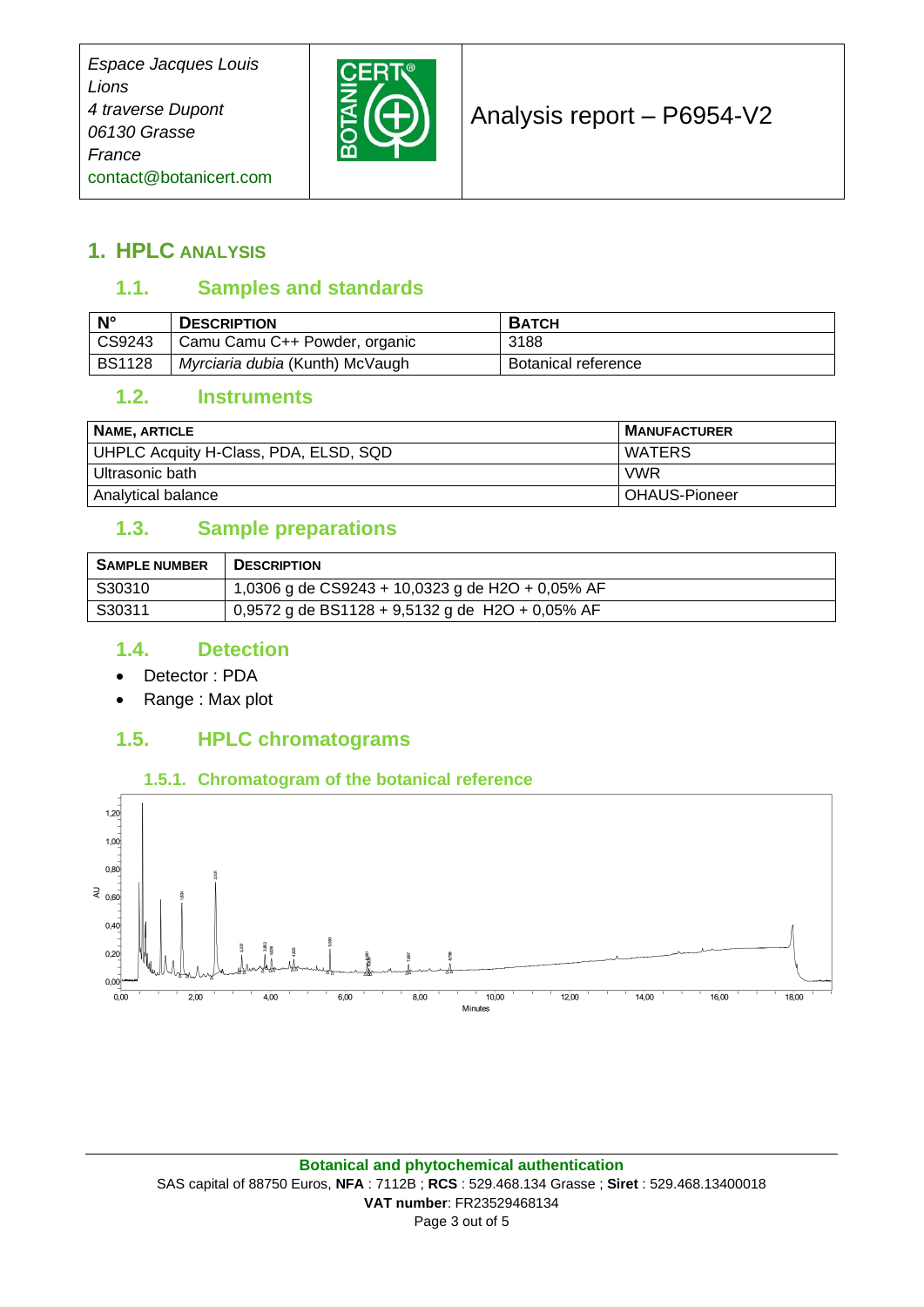

### Analysis report – P6954-V2

<span id="page-3-1"></span><span id="page-3-0"></span>

The expected specific markers of *Myrciaria dubia* (Kunth) McVaugh are found in the customer's sample. The HPLC profile of the customer's sample is similar to the botanical reference. The ratios of the compounds of interest are mainly respected and it does not seem that there is any spiking in ascorbic acid in the sample. We cannot conclude about the naturality of any compound but the overall profile is compliant and the sample still looks of good quality.